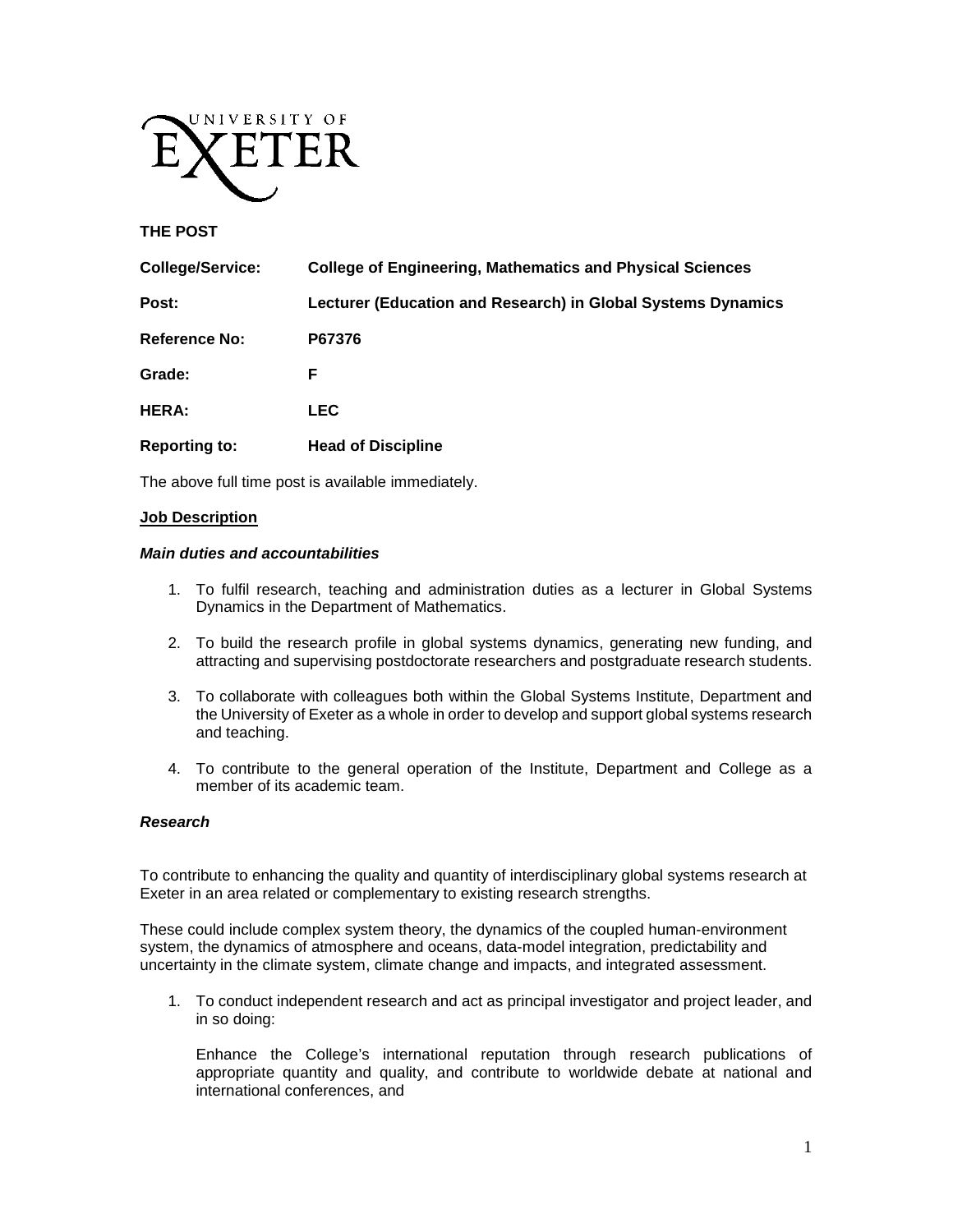Win research earnings through carefully prepared and successful grant applications as well as identifying potential income-generating programmes and collaborative partnerships.

- 2. To supervise research projects, managing any dedicated research staff and postgraduate research students, and provide the mentorship to enable staff and students to develop their skills and academic careers.
- 3. To help promote a collegiate working atmosphere and stimulating environment that will attract further research staff of the highest quality as well as good postgraduate research students.
- 4. To contribute to the further and ongoing development of global systems research at Exeter.

# *Teaching*

To deliver mainly undergraduate courses to appropriate academic standards such that:

- 1. Knowledge acquired from research translates to teaching
- 2. Students are challenged but also tutored and supported with individual care
- 3. Teaching and learning techniques are innovative and inspiring
- 4. Students are supervised appropriately
- 5. Assessment criteria are appropriate, and fairly applied with results fed back to students appropriately
- 6. Module content is continuously reviewed to identify areas for improvement

## *General*

To contribute to the overall general and academic management in the College by undertaking activities that may be required such as:

- 1. Developing overall academic content and structure of modules with colleagues
- 2. Developing ideas for generating income and promoting both the College in general and the department.
- 3. Supporting admissions processes and procedures
- 4. Supporting examinations processes and procedures
- 5. Contributing to the work of College committees
- 6. Contributing to accreditation and quality control processes
- 7. Contributing to strategic planning

This job description summarises the main duties and accountabilities of the post and is not comprehensive: the post**-**holder may be required to undertake other duties of similar level and responsibility.

# **Person Specification**

The successful applicant will have an independent research programme that will strengthen and complement the existing team at the University. He/she will be able to demonstrate the following qualities and characteristics:

- 1. A PhD in a relevant research area and evidence of an independent, internationallyrecognised research programme in a relevant active field of research.
- 2. Sufficient knowledge in a relevant area to develop teaching and research programmes
- 3. A strong record in attracting research funding, or demonstrable potential to attract such funding.
- 4. Involvement in projects which develop impact, or clear plans to develop impactful research agendas